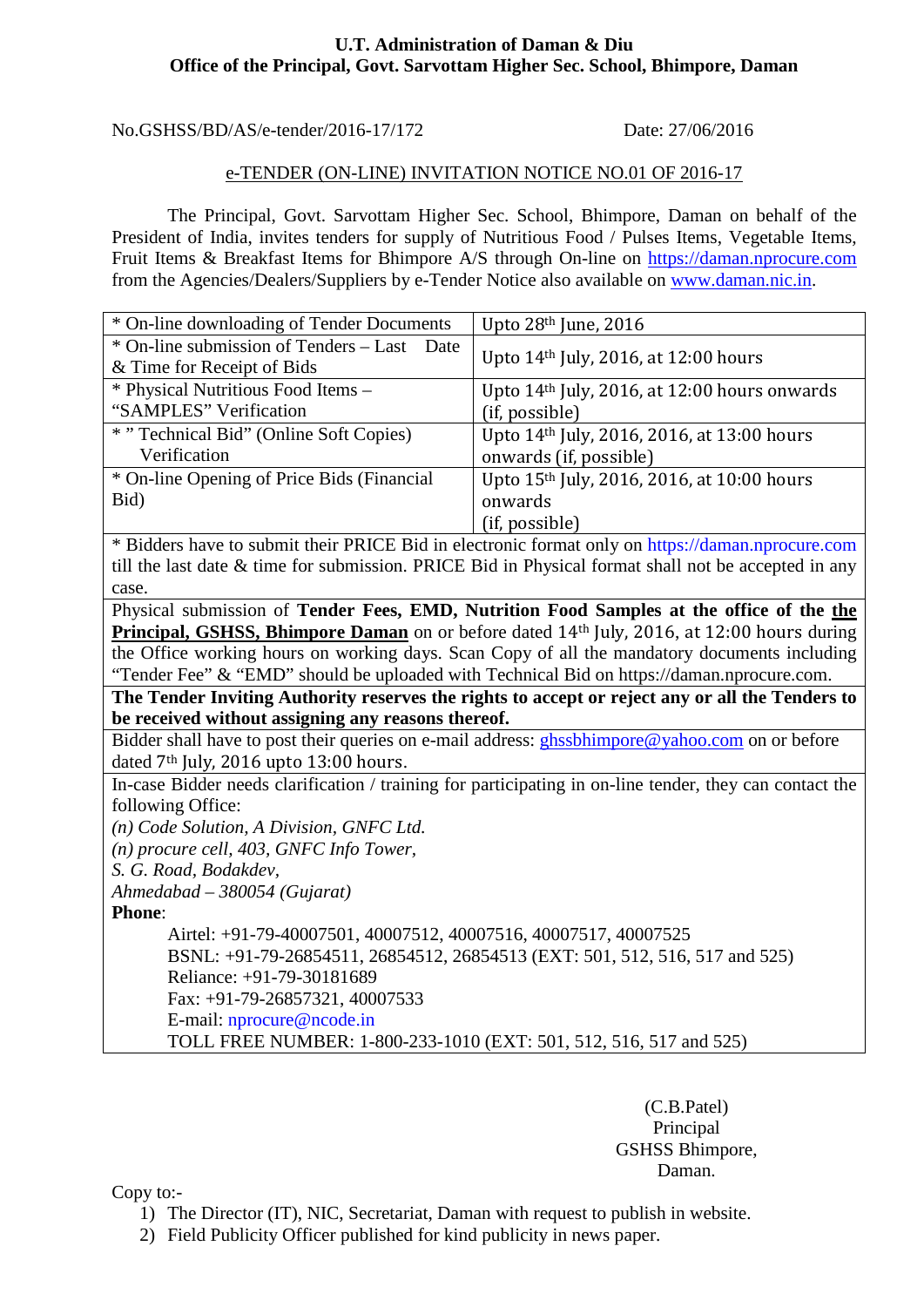# **U.T. ADMINISTRATION OF DAMAN & DIU, PRINCIPAL, GOVT. SARVOTTAM HIGHER SEC. SCHOOL, BHIMPORE, DAMAN. Terms & Conditions for Supply of Nutritious Food Items, Vegetable Items, Fruit Items & Breakfast Items**

- 1. Tenders are invited by e-Tendering system so the 'Technical Bid' will be submitted in the Tender box with Envelope written as 'Technical Bid'. It should contain full information as required in Annexure – I (Technical Bid] provided herewith.
	- (a) The 'Financial Bid' will have to be applied on line through e-procurement online & as per Terms and conditions, Technical Bid Documents uploaded on e – Procurement online (Scan Copy).
	- (b) The tenders will be opened during a week's time from the opening of the Technical Bid for verification of the Samples provided.
- 2. The Tenderer will have to supply a physical sample of the respective bidding of the Nutritious Food Items, Vegetable Items, Fruit Items & Breakfast Items along with the TECHNICAL BID, as per the specifications in the Nutrition Food Items list in the Financial Bid (You may consult this office for any inquiry).
- 3. **The Tenderer will have to submit Physical Nutrition Food Samples for Nutritious Food Items, Vegetable Items, Fruit Items & Breakfast Items as per the specification alongwith the Tender Fee & EMD in original.**
- 4. The Tenderer has to submit the SAMPLES of the Nutritious Food Items, Vegetable Items, Fruit Items & Breakfast Items as per the prescribed time limit mentioned in Tender advertisement and acknowledged from the Principal, Bhimpore Ashram Shala Daman.
- 5. Samples of all items should be attached with tender in quantity of 500 grams. (for food grains items). Oil should be in quantity of 5 ltr tin, 100 gms. (for spices) and one number/packet of each for other items**.**
- 6. Oil should be supplied in first quality polythene cans, empty cans be collected by supplier from Bhimpore Ashram Shala as & when the cans are empty.
- 7. Acknowledgement of Samples submitted with the Technical Bid shall be issued by the Principal, Govt. Sarvottam Higher Sec. School, Bhimpore, Daman.
- 8. The bidder shall carefully examine the terms, conditions and specifications of the tender notice alongwith enclose and in case of any doubt the tenderer shall get it clarified with the Office of Principal, Govt. Sarvottam Higher Sec. School, Bhimpore, Daman.
- 9. In First instance, the Physical Verification of "Nutrition Food SAMPLES", Vegetable Items, Fruit Items & Breakfast Items & Technical Bid of all the bidders & if, it's found to be satisfactory than after the Financial Bids of the eligible bidders/Tenderers only will be considered for the said Tender.
- 10.The collection of the Physical Samples of the non selected tenderers shall be mad within 20 days from the opening of the Financial Bid from this Office And there will be no responsibility of this Office after 20 days regarding missplacement, breakage, theft etc.
- 11.Physical Sample of the successful bidder will be considered within the supply order.
- 12.Tenders received after due date and time mentioned above will not be accepted.
- 13.The Principal, Govt. Sarvottam Higher Sec. School, Bhimpore, Daman reserves the rights to accept or reject any tender without assigning any reason.
- 14.Tender incomplete in any respect or conditional Tender will not be accepted.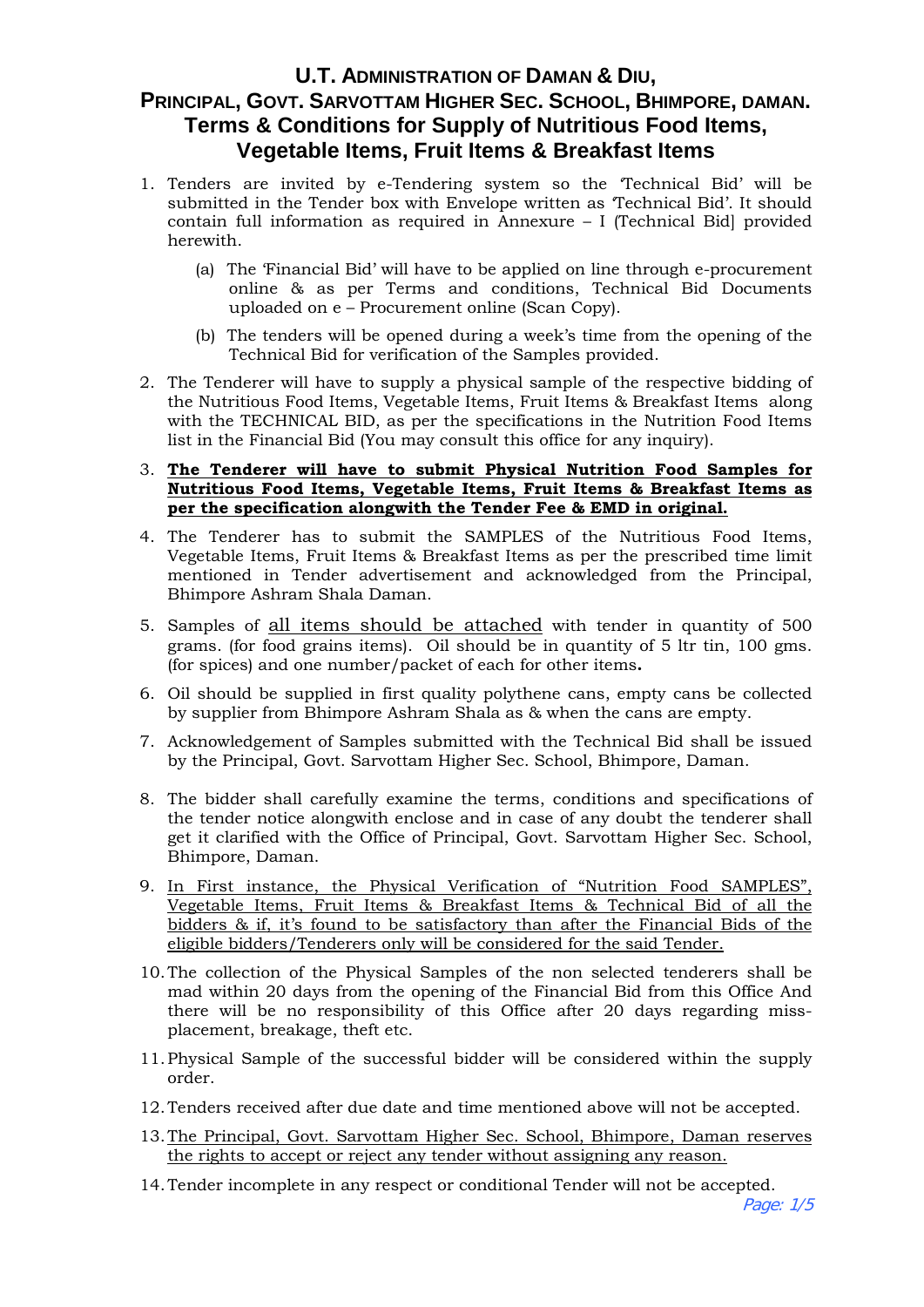- 15.Tender Fee of Rs. 1,000 (Rupees One Thousand only) (Non refundable) in form of Demand Draft (DD)/ Banker's Cheque from any Nationalized / Scheduled Bank in favor of '**Principal, Govt. Higher Secondary School, Bhimpore, Daman'** and should be kept in a sealed separate cover super-scribing Tender Fee. Tender received without "Tender Fee" will directly disqualify for the said Bidding / Tender. **A scanned copy of the "Tender Fee" shall be uploading with online Technical Bid.**
- 16.The Earnest Money Deposit (E.M.D.) of Rs. 24,000/- (Rupees Twenty Four Thousand only) in form of Fixed Deposit Receipt (FDR)/ Banker's Cheque from any Nationalized / Scheduled Bank drawn in favour of '**Principal, Govt. Higher Secondary School, Bhimpore, Daman'** and should be kept in a sealed separate cover super-scribing E.M.D. without mentioning amount. Tender received without E.M.D. will directly disqualify for the said Bidding / Tender. **A scanned copy of the E.M.D. shall be uploading with online Technical Bid.**
- 17.The submission of E.M.D. is compulsory for all the tenderers and no exemption will be granted for submission of E.M.D. in any case.
- 18.Bid securities of the unsuccessful bidders will be returned after expiry of the final bid validity on or before the 30th days after award of the contract.
- 19.Bid securities of the successful bidder fixed deposit receipt will remain valid for a period of sixty days beyond the date of completion of all contractual of the supplier.
- 20.The Head of Office will consider extension of time for remitting the Security Deposit as demanded. However, in case of detail to consider such extension, the supplier is bound to abide by the limit given and liable to make good any loss to the Government on account of his failure to abide by the time limit stipulated.
- 21.The goods shall be nicely packed (without using stapling pins) in totally transparent polypropylene bags as per quantity to be delivered at Bhimpore A/S, Daman and all quantities to be delivered to Bhimpore A/S, Daman shall be properly packed together in a cardboard cartoon and presented in the Principal, GSHSS, Bhimpore, Daman for verification of quality & quantity then shall be delivered by the successful tenderer to Bhimpore A/S, Daman under Supervision of the Principal, GSHSS, Bhimpore, Daman representative. The supply shall have to be made latest by 5th of every month without fail to Bhimpore A/S, Daman located in Nani Daman.
- 22.In case of failure to replace the non-accepted and rejected articles from supplies made as mentioned in the conditions, the loss undergone by the Government will be recovered from the supplier's Security Deposit / Earnest Money or payment due of any bill(s) to the extent required.
- 23.The supplies of stores, equipment etc. of inferior quality / standard or of different specification other than that ordered / specified and/or incomplete or broken articles will not be accepted. The supplier will have to replace the same at his own cost and risk. Intimation of non-acceptance of any stores, machinery and equipment etc. will be sent to the supplier within 10 days from the date of receipt of the stores, machinery and equipment will be returned to the supplier at his own cost and risk, if he so desires and intimates accordingly within 15 days from the date of dispatch of intimated accordingly within 15 days from the date of dispatch of intimation of the non-acceptance. However, if no communication is received within 15 days from the date of communication in the Tender Inviting Officer will not be responsible for any damage, loss, etc. of such rejected articles.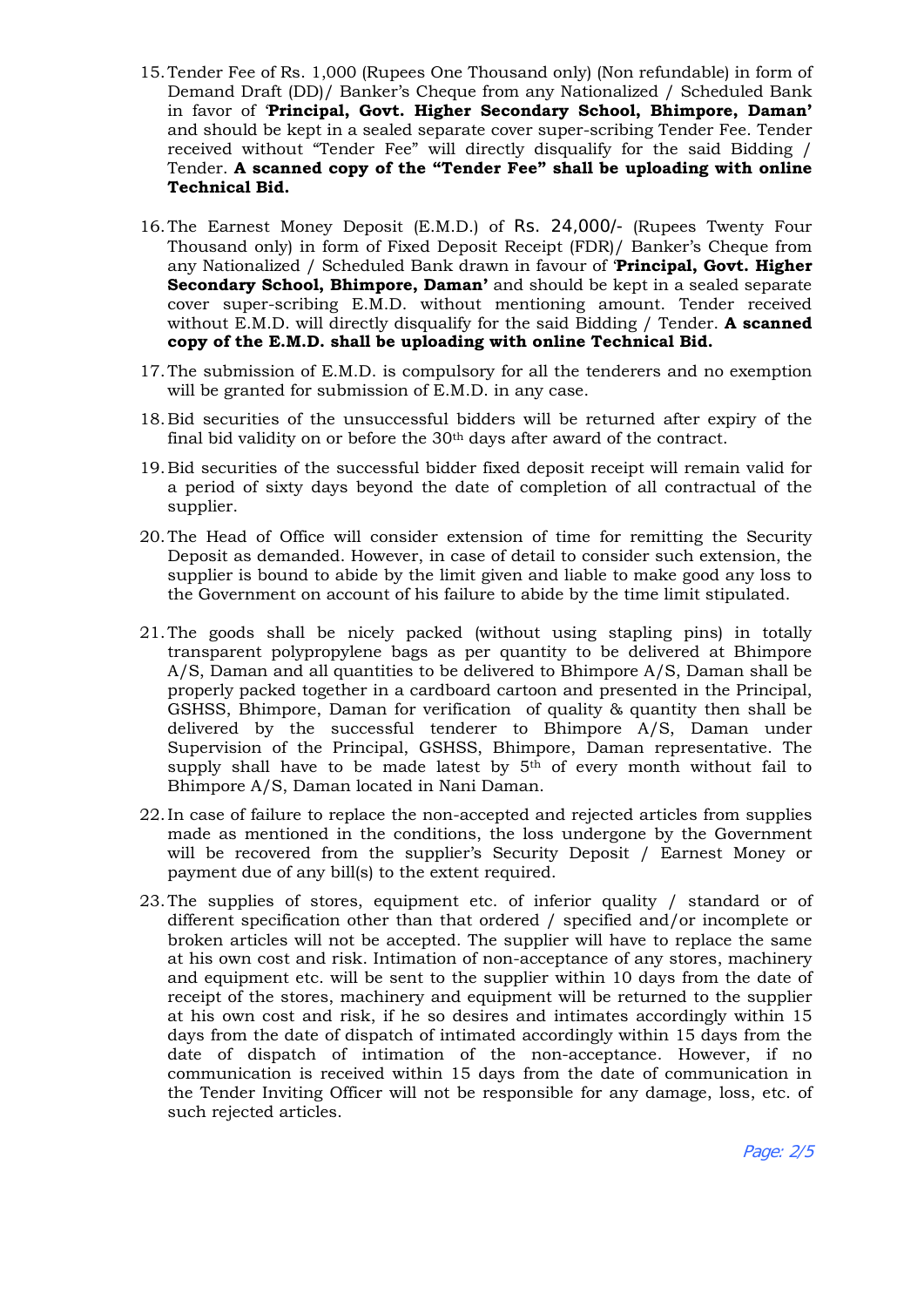- 24.In case of failure to supply the stores(i. e. Food Grain, Vegetable, Breakfas etc. ordered for as per the conditions and within the stipulated time, the same articles will be obtained, if required from the tenderer who offered next higher rates or from any other sources, as may be decided by the Tender Inviting Officer and the loss to the Government on account of such purchase(s) shall be recovered from the supplier's Security Deposit/Earnest Money or bills payable. The suppliers shall have no right to dispute with such procedure.
- 25.If at any time after the order for supply of Stores, Machinery & Equipment, the Tender Inviting Officer shall for any reason whatsoever not require the whole or part of the quantity thereof as specified in the order. The Tender Inviting Officer shall give notice in writing of the fact to the supplier(s) who shall have no claim to any payment of compensation whatsoever on account of any profit or advantage which the supplier(s) might have derived from the supply of articles in full, but which did not derive in consequence of the full quantity of articles not having been purchased, nor shall have any claim for compensation by reasons of any alterations having been made in the original instructions which shall involve any curtailment of the supply originally contemplated.
- 26.The Earnest Money / Security Deposit(s) paid by the tender(s) earlier against any tender(s) or supply order(s) is are not adjustable with Earnest Money or Security Deposit required by these conditions.
- 27.All bills should be in DUPLICATE and should invariably mention the number and date of supply order.
- 28.All bills for amount of above Rs. 5,000/- should be pre-receipted on a Revenue Stamp of proper value. Bills for amount above Rs. 5,000/- which are not prereceipted on Revenue Stamp of proper value will not be accepted for payment.
- 29.Each bill in which Sales Tax / VAT is charged must contain the following certificate on the body of the bill.

" Certified that the goods on which Sales Tax / VAT has been charged have not been exempted under the Central Sales Tax & VAT Act or the Rules made thereunder and the amount charged on account of Sales Tax on these goods is not more than what is payable under the provisions of relevant Act or the Rules made thereunder".

- 30. The rate should be F.O.R. concerned Bhimpore A/S, Daman and should include excise duty, sales tax, Freight charges, any other taxes rates of imposition whatever liable in respect of the supplies. The Principal, Bhimpore A/S, Daman shall not be liable to pay any tax, freight etc. which has been expressly stipulated in the tender in the event of acceptance of the tender. Suppliers are bound to pay tax to the Govt. at their own level.
- 31. On acceptance of the tender it will become a contract and shall be bound by the terms and conditions of the tender under the provisions of GFR.
- 32.The Performance Security amount shall stand forfeited in case of breach of any of the conditions mentioned herein and if the services of the contractor are found unsatisfactory.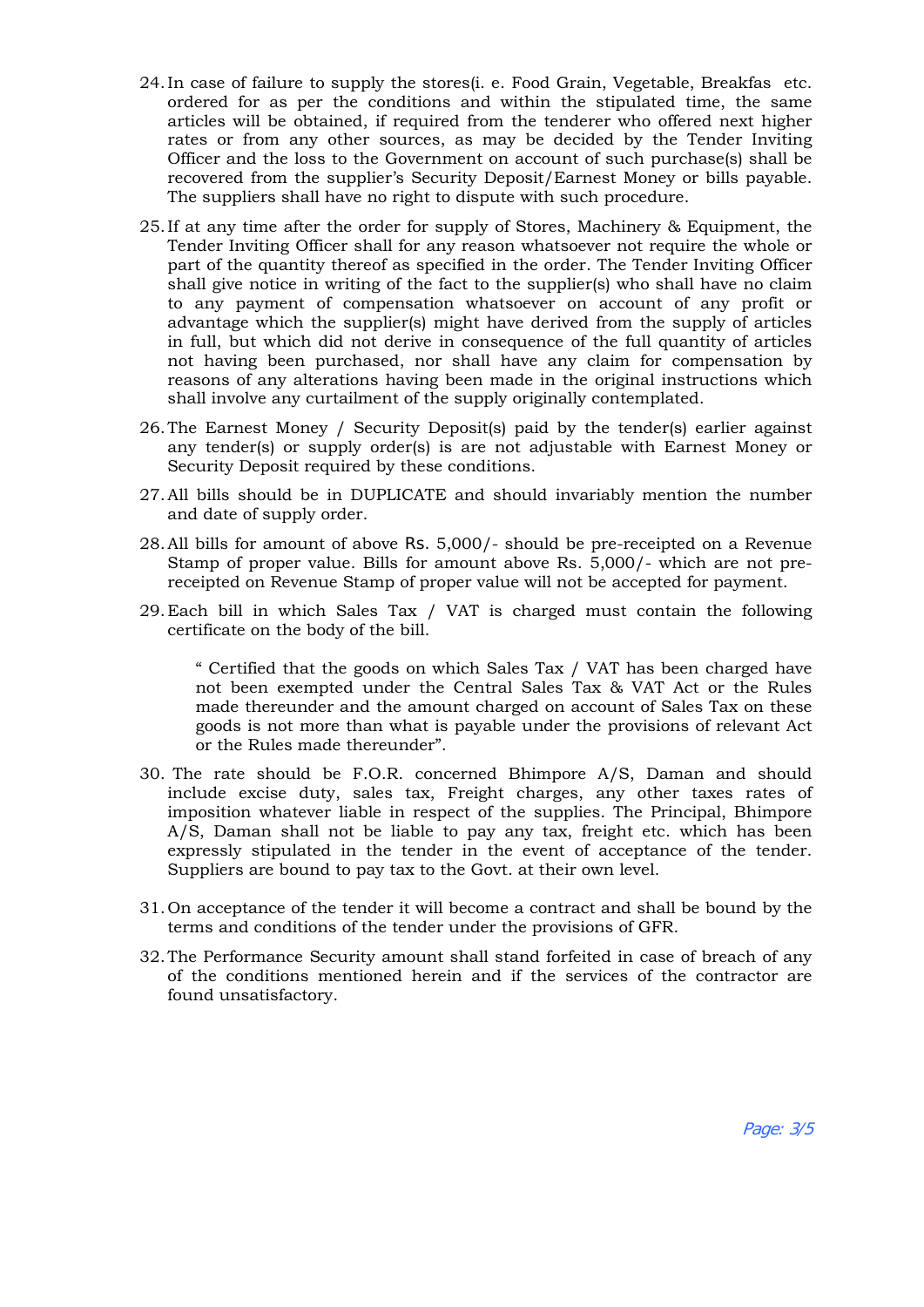- 33. The Tendering firms / agencies are required to **upload scan copies** of the following documents compulsorily with Technical Bid on htpps://daman.nprocure.com. Failing to which their bids will be summarily / our-rightly rejected and will not be considered without assigning any reasons thereof.
	- i. Copy of Food Safety and Standards Authority License of the State/U.T. Govt. of the particular items/head for which tender is aaplied. The same should be valid till 31/03/2017. (Except Vegetable & Fruit Supplier)
	- ii. Copy of PAN Card.
	- iii. Copy of TIN Number. (Except Vegetable & Fruit Supplier)
	- iv. Copy of Income Tax Returns for last two years (i.e. Assessments years 2014-15 & 2015-16 OR 2016-17).
	- v. Earnest Money Deposit (E.M.D.) of Rs. 24,000/- (Rupees Twenty Four Thousand only) by drawing a FDR/Banker's Cheque from any Nationalist Schedule Bank, in favour of '**Principal, Govt. Higher Secondary School, Bhimpore, Daman'**
	- vi. Tender Fee of Rs. 1000/- (One Thousand only) (Non refundable) in form of Demand Draft (DD)/ Banker's Cheque from any Nationalized/Scheduled Bank in favour of '**Principal, Govt. Higher Secondary School, Bhimpore, Daman'**
	- vii. Copy of Terms and Condition duly signed by the
	- firms/agencies with firm seal.<br>Tenderer should furnish viii. Tenderer should furnish declaration regarding Blacklisting/Debarring to participate in the Government Tender on their letter with firm seal.
- 34.The Tender should be signed by the authorized person and his/her full name and status should be indicated below his / her signature along-with the official stamping of the firm.
- 35.All entries in the tender form should be legible and filled clearly. If the space for furnishing information is not sufficient, as separate sheet duly signed by the authorized signatory may be attached. No overwriting or cutting is permitted in the financial bid Form. In such cases, the tender shall be summarily rejected.
- 36.The tenderers will have to bid for all the items and not in parts inclusive of all applicable taxes.
- 37.The tenderers will be bound by the details furnished by him / her to this office, while submitting the tender or at subsequent stage. In case, any of such documents furnished by him / her is found to be false at any stage, it would be deemed to be a breach of terms of contract making him / her liable for legal action besides termination of contract / supply order.
- 38.No bidders will be allowed to withdraw after submission of bids/ opening of the tender; otherwise the E.M.D. submitted by the firm would be forfeited.
- 39.**Tender rates should be valid upto One Year after the date of opening the tender.**
- 40.The rate(s) quoted should be strictly for free delivery at Ashram Shala Bhimpore, Daman District and will be valid and operative for supply orders issued on or before One Year. The rates should be quoted exclusive of all taxes.
- 41. No other charges such as Octroi, Packing, Forwarding, Freight, Insurance, Loading and Unloading, Clearance and Installation, Entry Tax, Demo, etc. will be allowed. All these are to be borne by the tenderer only.
- 42.Security Deposit shall be in any of the forms Fixed Deposit payable to **Principal, Govt, Higher Secondary School, Bhimpore, Daman.**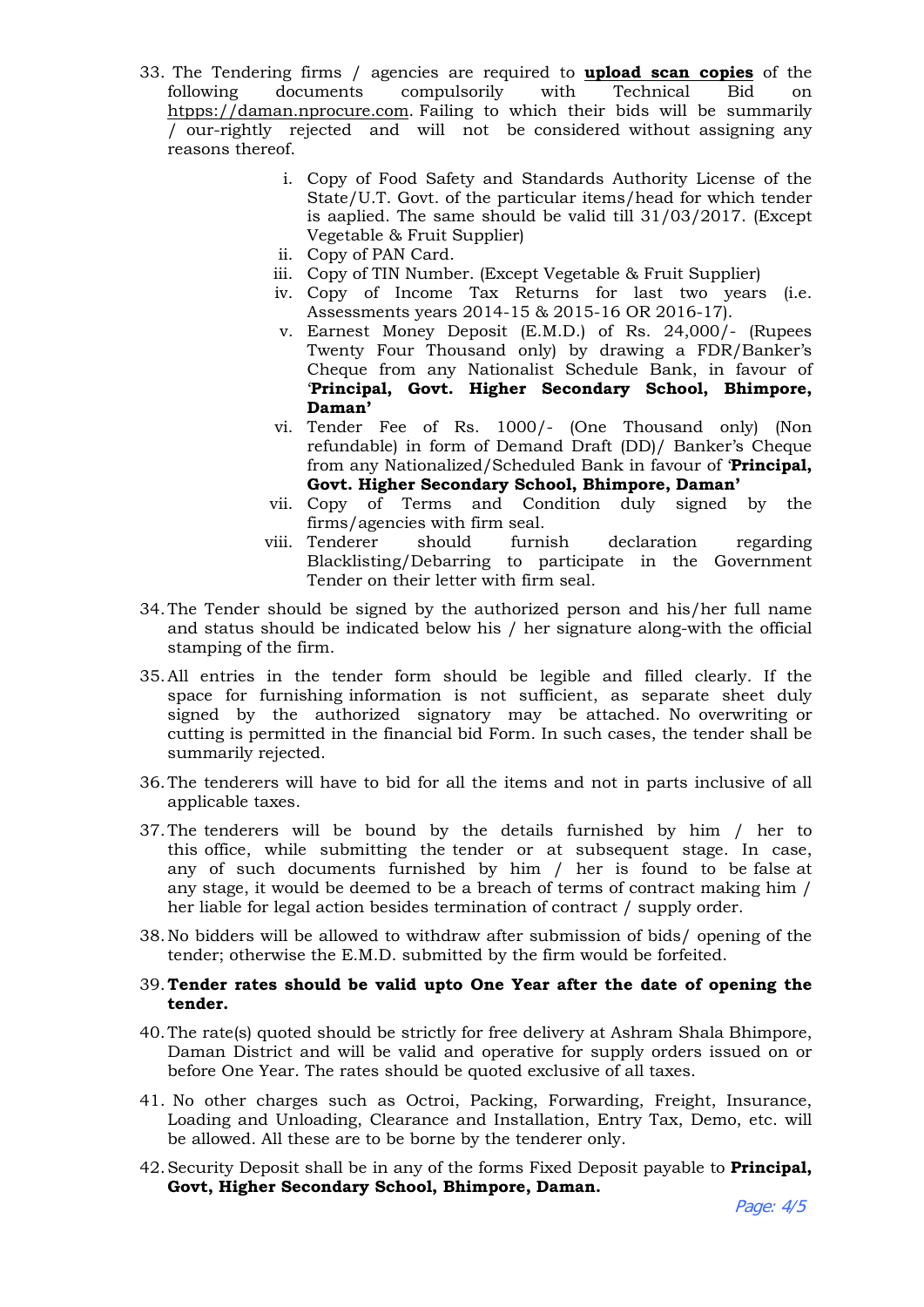- 43.Bid security will be refunded to the successful bidder on receipt of performance security.
- 44.Security Deposit will be released after all contractual obligations by the supplier is over. This can be withheld or forfeited in full or in part in case the supply order is not executed satisfactorily within the stipulated period is not undertaken to the best satisfaction of the competent authority of '**Principal, Govt., Higher Secondary School, Bhimpore, Daman.**
- 45.The Principal, GSHSS, Bhimpore, Daman reserves the right to relax/ withdraw any of the terms and conditions mentioned above so as to overcome any problem encountered by the contracting parties.
- 46.In the event of acceptance of the tender and placing of the order for purchase the articles ordered would be subjected to an inspection by The Principal, GSHSS, Bhimpore, Daman or its representative and are liable to be rejected if the articles supplied are not according to approved samples or do not confirm to the specifications prescribed.
- 47.The tenders of only those bidders, who have purchased the documents in their names, will be considered.
- 48.The bidder will accept all conditions of the Bid Document unconditionally.
- 49.This bid document is not transferable.
- 50.The firms which have been blacklisted by any Govt. department are not eligible to participate in this tender.
- 51.These instructions to Tenderers are to be signed by the supplier and returned with the tender.
- 52. That
	- a) The successful bidder will have to pay within 10 days from the date of demand an amount equal to (Ten) 10% of the annual total value of the contract amount as security deposit in the form of F.D. in favour of '**Principal, Govt. Higher Secondary School, Bhimpore, Daman'.**
	- b) Non-receipt of the security deposit within the stipulated time limit will result in automatic cancellation of the contract without any intimation.

**Signature** & Designation of the Tender Inviting Officer.

**(C.B.Patel) Principal, GSHSS, Bhimpore, Daman.**

The above Terms & Conditions are accepted and are binding to me / us.

| Place | (Signature of the Owner / Partner / Contractor |
|-------|------------------------------------------------|
| Date  | Name of the Bidder with seal of the firm.      |

NOTE: Please return one copy of these Terms & Conditions duly signed with seal of the firm along with the tender.

#### **IF A TENDER DOES NOT FULFIL ALL OR ANY OF THE ELIGIBILITY CRITERIA MENTIONED ABOVE, THE SAID TENDER WILL NOT BE CONSIDERED**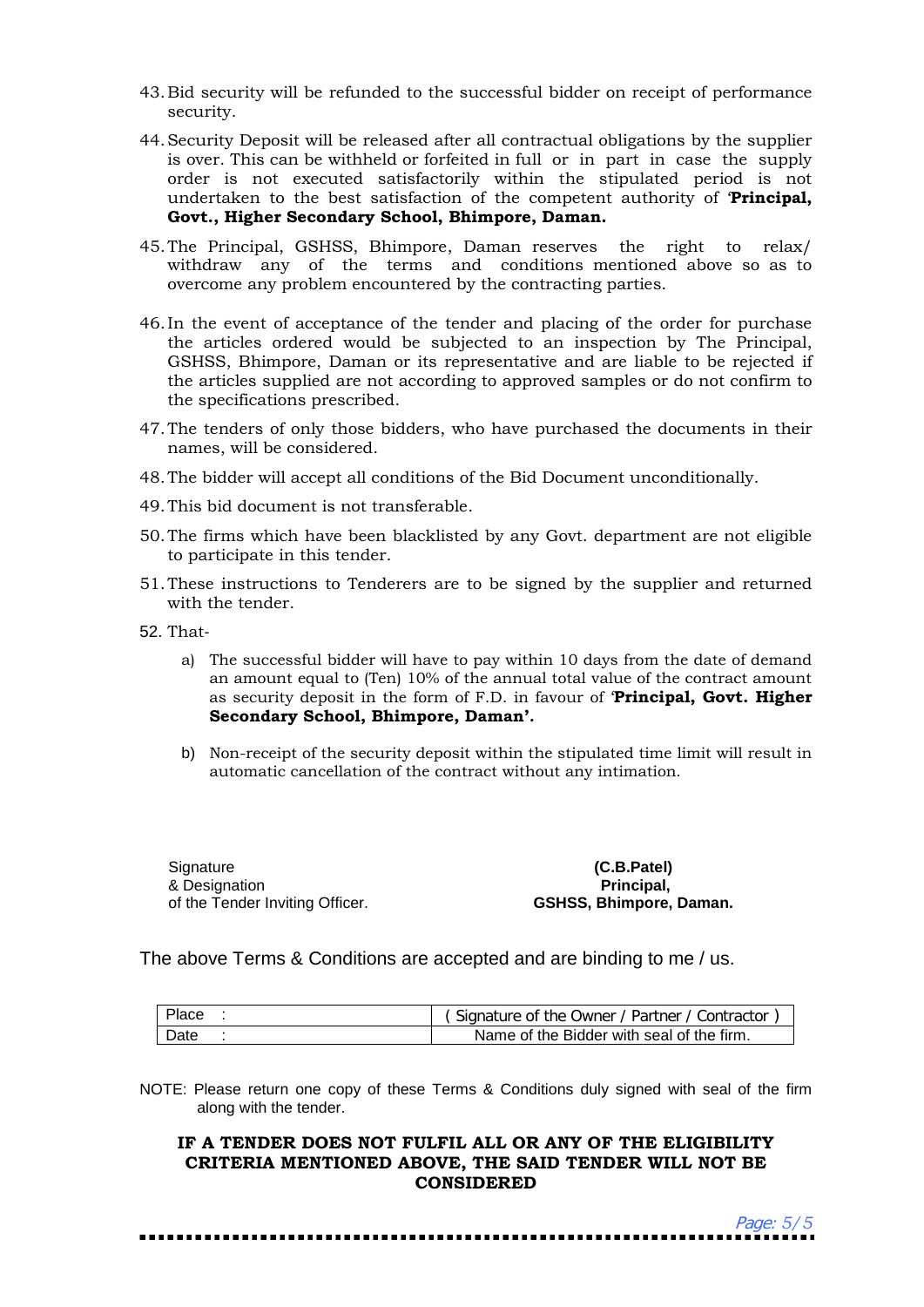|                  |                           | Format for Financial Bid (Annexure-II)                                                                                                                                                                                                                                                                                                                                        |                             |                                             |
|------------------|---------------------------|-------------------------------------------------------------------------------------------------------------------------------------------------------------------------------------------------------------------------------------------------------------------------------------------------------------------------------------------------------------------------------|-----------------------------|---------------------------------------------|
|                  |                           | TENDER NOTICE NO. GSHSS/BD/AS/E-Tender/2016-17/172                                                                                                                                                                                                                                                                                                                            | DATED: - 27/06/2016         |                                             |
| Sr. No.          | Supplementary foods       | Nutritional Information                                                                                                                                                                                                                                                                                                                                                       |                             |                                             |
|                  | items like Cereals.       | (Approximate composition per 100g, 1 kg $\&$<br>25 kg etc.)                                                                                                                                                                                                                                                                                                                   | Grade/Trade Mark/Brand Name | Rate Per kg. (Rs. In<br>Figure)             |
| $\mathbf{1}$     | Rice (Kolam)              | <b>Best Quality</b>                                                                                                                                                                                                                                                                                                                                                           |                             |                                             |
| $\overline{2}$   | Wheat                     | <b>Best Quality</b>                                                                                                                                                                                                                                                                                                                                                           |                             |                                             |
| 3                | Jawar (Dhuri)             | <b>Best Quality</b>                                                                                                                                                                                                                                                                                                                                                           |                             |                                             |
| $\overline{4}$   | Vatlo(Kolam)              | <b>Best Quality</b>                                                                                                                                                                                                                                                                                                                                                           |                             |                                             |
| 5                | Lapsi/Fada                | <b>Best Quality</b>                                                                                                                                                                                                                                                                                                                                                           |                             |                                             |
| 6                | Moong (Desi)              | <b>Best Quality</b>                                                                                                                                                                                                                                                                                                                                                           |                             |                                             |
| $\boldsymbol{7}$ | Moong Dal (Desi)          | <b>Best Quality</b>                                                                                                                                                                                                                                                                                                                                                           |                             |                                             |
| 8                | Chaura                    | <b>Best Quality</b>                                                                                                                                                                                                                                                                                                                                                           |                             |                                             |
| 9                | Green Vatana              | <b>Best Quality</b>                                                                                                                                                                                                                                                                                                                                                           |                             |                                             |
| 10               | Masur Dal                 | <b>Best Quality</b>                                                                                                                                                                                                                                                                                                                                                           |                             |                                             |
| 11               | Val (Pulses) White        | <b>Best Quality</b>                                                                                                                                                                                                                                                                                                                                                           |                             |                                             |
| 12               | Chana (Desi)              | <b>Best Quality</b>                                                                                                                                                                                                                                                                                                                                                           |                             |                                             |
| 13               | Chana Dal                 | <b>Best Quality</b>                                                                                                                                                                                                                                                                                                                                                           |                             |                                             |
| 14               | <b>Toor Dal</b>           | Calories – 390, Total Fat – 6 g, Trans Fat – 0g,<br>Saturated Fat - 0g, Cholesterol - 0mg, Sodium<br>- 70mg, Total Carbohydrate - 62g, Dietary<br>Fibre – 11g, Sugar – 0g, Protein – 34g,<br>Vitamin A - 1%, Vitamin C - 0%,<br>Calcuim $-8\%$ , Iron $-30\%$                                                                                                                 |                             |                                             |
| 15               | Besan (Chana Lot)         | <b>Best Quality</b>                                                                                                                                                                                                                                                                                                                                                           |                             |                                             |
| 16               | Adad Dal                  | <b>Best Quality</b>                                                                                                                                                                                                                                                                                                                                                           |                             |                                             |
| 17               | Chana (Kabuli/Shole)      | <b>Best Quality</b>                                                                                                                                                                                                                                                                                                                                                           |                             |                                             |
| 18               | <b>Red Chilies Powder</b> | Calories $-435.01$ Kcal, Total Fat $-19.33g$ ,<br>Saturated Fat - 2.86g, Polyunsaturated Fat -<br>9.63g, Monounsaturated Fat - 2.30g, Trans Fat<br>$-0g$ , Cholesterol – 0mg, Sodium – 401mg,<br>Total Carbohydrate - 51.14g, Dietary Fibre -<br>31.07g, Sugars - 6.89g, Protein - 14.12g,<br>Vitamin A - 128ug, Vitamin C - 46.6mg,<br>Calcium $-170$ mg, Iron $-14.6$ mg    |                             |                                             |
| 19               | Turmeric Powder           | Calories $-352.97$ Kcal, Total Fat $-3.89g$ ,<br>Saturated Fat - 3.49g, Polyunsaturated Fat -<br>0.24g, Monounsaturated Fat - 0.15g, Trans Fat<br>$-$ 0g, Cholesterol – 0mg, Sodium – 85mg,<br>Total Carbohydrate - 72.60g, Dietary Fibre -<br>19.82g, Sugars $-$ 0g, Protein $-$ 6.89g, Vitamin<br>$A - 2.70$ ug, Vitamin C - 14.02mg, Calcium -<br>146 mg, Iron $-32.57$ mg |                             | Rate must be<br>submitted online<br>only on |
| 20               | Dhaniya Powder            | <b>Best Quality</b>                                                                                                                                                                                                                                                                                                                                                           |                             | www.nprocure.com                            |
| 21               | <b>Mustard Seeds</b>      | <b>Best Quality</b>                                                                                                                                                                                                                                                                                                                                                           |                             |                                             |
| 22               | Fenugreek Seed (Methi)    | Calories - 392.95 Kcal, Total Fat $-13.23g$ ,<br>Saturated Fat $-1.47g$ , Trans Fat $-0g$ ,<br>Cholesterol - 0mg, Sodium - 22.13mg, Total<br>Carbohydrate - 56.22g, Dietary Fibre - 8.36g,<br>Sugars - Og, Protein - $12.25$ g, Vitamin A -<br>43.22ug, Vitamin C - 6.48mg, Calcium - $108$<br>mg, Iron $-14.67$ mg                                                           |                             |                                             |
| 23               | Veg. Ghee                 | Energy – 900 kcal, Protein – 0g,<br>Carbohydrates - 0g, Fat - 100 g, Vitamin A -<br>750 mcg, Vitamin $D - 5$ mcg                                                                                                                                                                                                                                                              |                             |                                             |
| 24               | Juggery                   | <b>Best Quality</b>                                                                                                                                                                                                                                                                                                                                                           |                             |                                             |
| 25               | Salt                      | Energy- 398 Kcal, Carbohydrate- 99.4gm,<br>Calcium-12mg, Iron-0.15mg, Protein - Nil,<br>Fat - Nil, Cholesterol - Nil                                                                                                                                                                                                                                                          |                             |                                             |
|                  |                           |                                                                                                                                                                                                                                                                                                                                                                               |                             |                                             |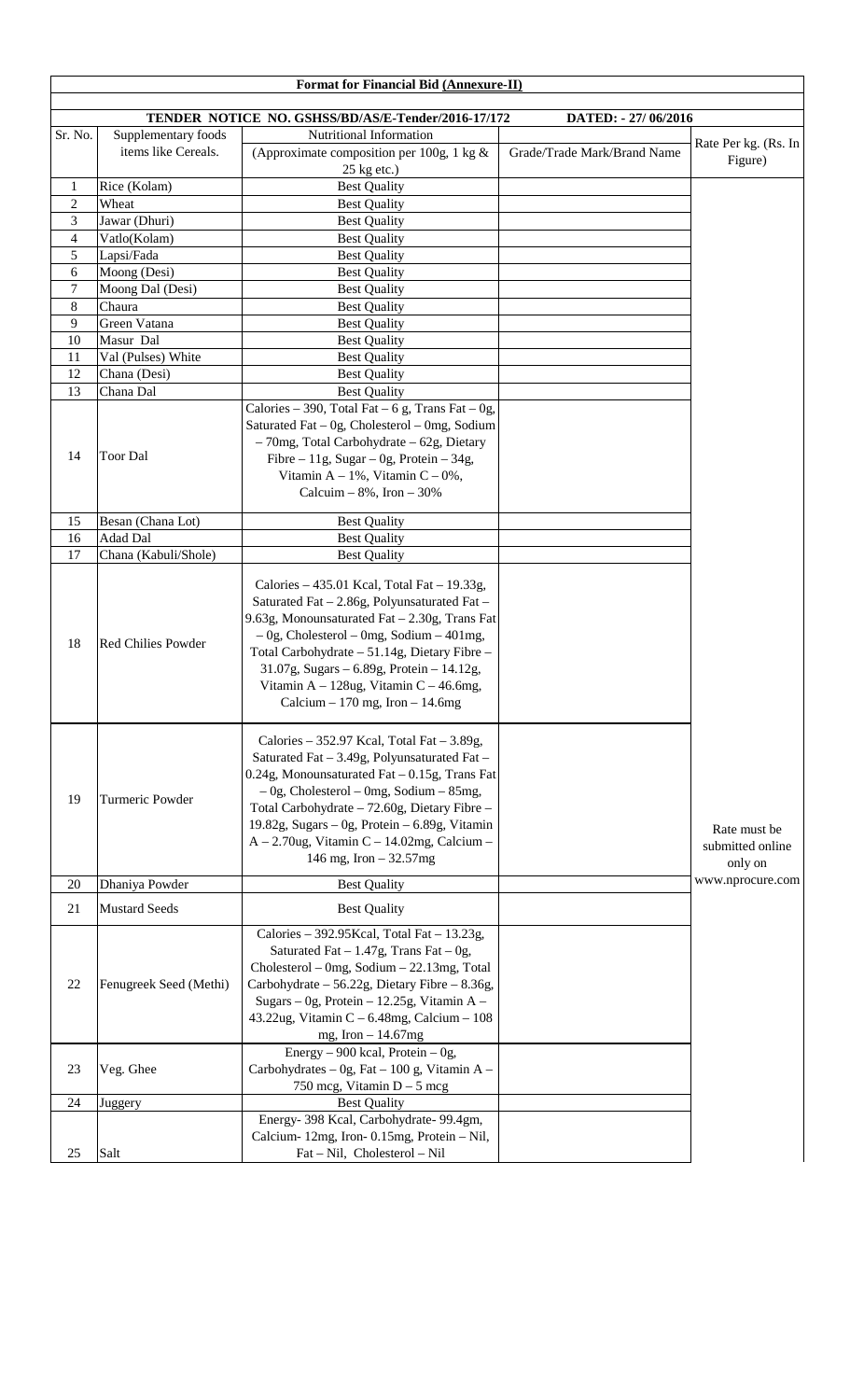|    |                               | Calories $-$ 392.95Kcal, Total Fat $-$ 13.23g, |  |
|----|-------------------------------|------------------------------------------------|--|
|    |                               | Saturated Fat $-1.47g$ , Trans Fat $-0g$ ,     |  |
|    |                               | Cholesterol - 0mg, Sodium - 22.13mg, Total     |  |
|    |                               | Carbohydrate - 56.22g, Dietary Fibre - 8.36g,  |  |
|    |                               | Sugars – Og, Protein – 12.25g, Vitamin A –     |  |
|    |                               | 43.22ug, Vitamin C - $6.48$ mg, Calcium - 108  |  |
|    |                               | mg, Iron $-14.67$ mg                           |  |
|    |                               |                                                |  |
|    |                               |                                                |  |
| 26 | Garam Masala Powder           |                                                |  |
|    |                               | Energy- 398 Kcal, Carbohydrate- 99.4gm,        |  |
|    |                               | Calcium-12mg, Iron-0.15mg, Protein - Nil,      |  |
| 27 | Sugar                         | Fat - Nil, Cholesterol - Nil                   |  |
| 28 | Rai                           | <b>Best Quality</b>                            |  |
| 29 | Jeera(Small)                  | <b>Best Quality</b>                            |  |
| 30 | Sanaf (Variari)               | <b>Best Quality</b>                            |  |
|    | Amli (Tamarind without        | <b>Best Quality</b>                            |  |
| 31 | seed)                         |                                                |  |
|    |                               | Energy - 900 kcal, Fat - 100g, Carbohydrates,  |  |
| 32 | Groundnut Oil                 | Protein – 0g, Cholesterol – 0 mg               |  |
|    |                               |                                                |  |
|    |                               |                                                |  |
| 33 | Hing (Powder)                 | <b>Best Quality</b>                            |  |
| 34 | Potato                        | <b>Best Quality</b>                            |  |
| 35 | <b>Brinjal</b>                | <b>Best Quality</b>                            |  |
| 36 | Tomato                        | <b>Best Quality</b>                            |  |
| 37 | Green Pea                     | <b>Best Quality</b>                            |  |
| 38 | Cauliflower                   | <b>Best Quality</b>                            |  |
| 39 | Cabbage                       | <b>Best Quality</b>                            |  |
| 40 | Phansi                        | <b>Best Quality</b>                            |  |
| 41 | Lady Finger                   | <b>Best Quality</b>                            |  |
| 42 | Bean Pods(Papdi)              | <b>Best Quality</b>                            |  |
| 43 | Carrot                        | <b>Best Quality</b>                            |  |
| 44 | Cucumber                      | <b>Best Quality</b>                            |  |
| 45 | Palak                         | <b>Best Quality</b>                            |  |
| 46 | Ginger                        | <b>Best Quality</b>                            |  |
| 47 | Garlic                        | <b>Best Quality</b>                            |  |
| 48 | Onion                         | <b>Best Quality</b>                            |  |
| 49 | Coriander leaves              | <b>Best Quality</b>                            |  |
| 50 | Guvar                         | <b>Best Quality</b>                            |  |
|    | <b>Biscuits (Parle-G/Good</b> | <b>Best Quality</b>                            |  |
| 51 | Day/Britannia etc.            |                                                |  |
| 52 | Banana                        | <b>Best Quality</b>                            |  |
| 53 | Apple                         | <b>Best Quality</b>                            |  |
| 54 | Pomegranate                   | <b>Best Quality</b>                            |  |
|    | Bread Medium size best        | <b>Best Quality</b>                            |  |
| 55 | quality.                      |                                                |  |
|    | <b>Biscuits</b> (Pastry-      | <b>Best Quality</b>                            |  |
| 56 | Makhania)                     |                                                |  |
| 57 | Biscuits (Pastry - Khari)     | <b>Best Quality</b>                            |  |
| 58 | Bengal Gram (Chana)           | <b>Best Quality</b>                            |  |
| 59 | Roasted Groundnuts            | <b>Best Quality</b>                            |  |
|    |                               |                                                |  |

Note: - Specification/Brand of each Item should be clearly indicated in the Tender, ensuring I.S.I. quality/standard. Item wise L1 rate basis

Price/Rate should be quoted inclusive of all applicable taxes.

The "Financial Bid" will have to be applied online through e-procurement online.

Signature of the Supplier/tenderer (with seal) Principal Encl: - E.M.D. FOR RS. 24,000/- GHSS, Bhimpore,

(C.B.Patel) Daman.